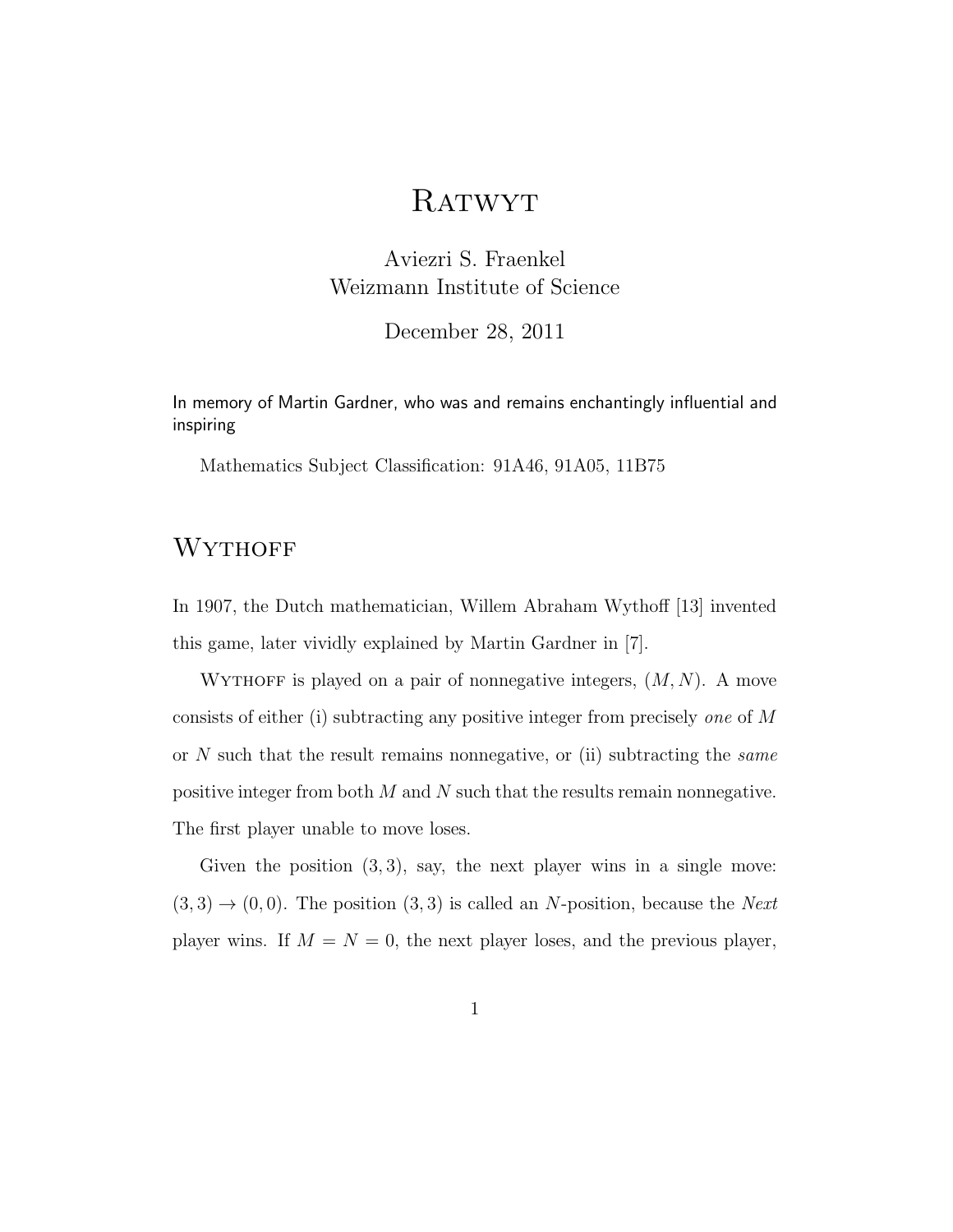the one who moved to  $(0, 0)$ , wins. Thus  $(0, 0)$  is a P-position, because the Previous player wins.

If  $M > 0$ , it is easy to see that  $(0, M)$  and  $(M, M)$  are N-positions, since the next player can win in one move. On the other hand,  $(1, 2)$  is a P-position because all its followers—positions reached in one move—are N-positions. The first few P-positions are listed in Table 1. Note that every N-position has at least one P-follower, but all followers of a P-position are N-positions. From an N-position, in order to win, a player must move to a P-position. Further, the P- and N-positions partition the set of all game positions: every game position is either a P-position or an N-position but never both..

Table 1: The first few P-positions  $(A_n, B_n)$  for Wythoff's game.

|  |  |  |  |  |  |  |  |  |  |  |  |  |  | $n$   0 1 2 3 4 5 6 7 8 9 10 11 12 13 14 15 16 17 18 19 20 21 22 23 24 25 26 27         |
|--|--|--|--|--|--|--|--|--|--|--|--|--|--|-----------------------------------------------------------------------------------------|
|  |  |  |  |  |  |  |  |  |  |  |  |  |  | $A_n$  0 1 3 4 6 8 9 11 12 14 16 17 19 21 22 24 25 27 29 30 32 33 35 37 38 40 42 43     |
|  |  |  |  |  |  |  |  |  |  |  |  |  |  | $ B_n $ 0 2 5 7 10 13 15 18 20 23 26 28 31 34 36 39 41 44 47 49 52 54 57 60 62 65 68 70 |

The sequences,  $A_n$ , and  $B_n$  in Table 1, each strictly increasing, have remarkable properties. Note that  $B_n = A_n + n$  for all n. But how is  $A_n$ computed? A study of the table reveals that for  $n \geq 1$ ,  $A_n$  is the smallest positive integer not yet appearing in the sequences. Thus, the next entries in Table 1 are  $A_{28} = 45$ ,  $B_{28} = 73$ . It follows that the sequences are *complemen*-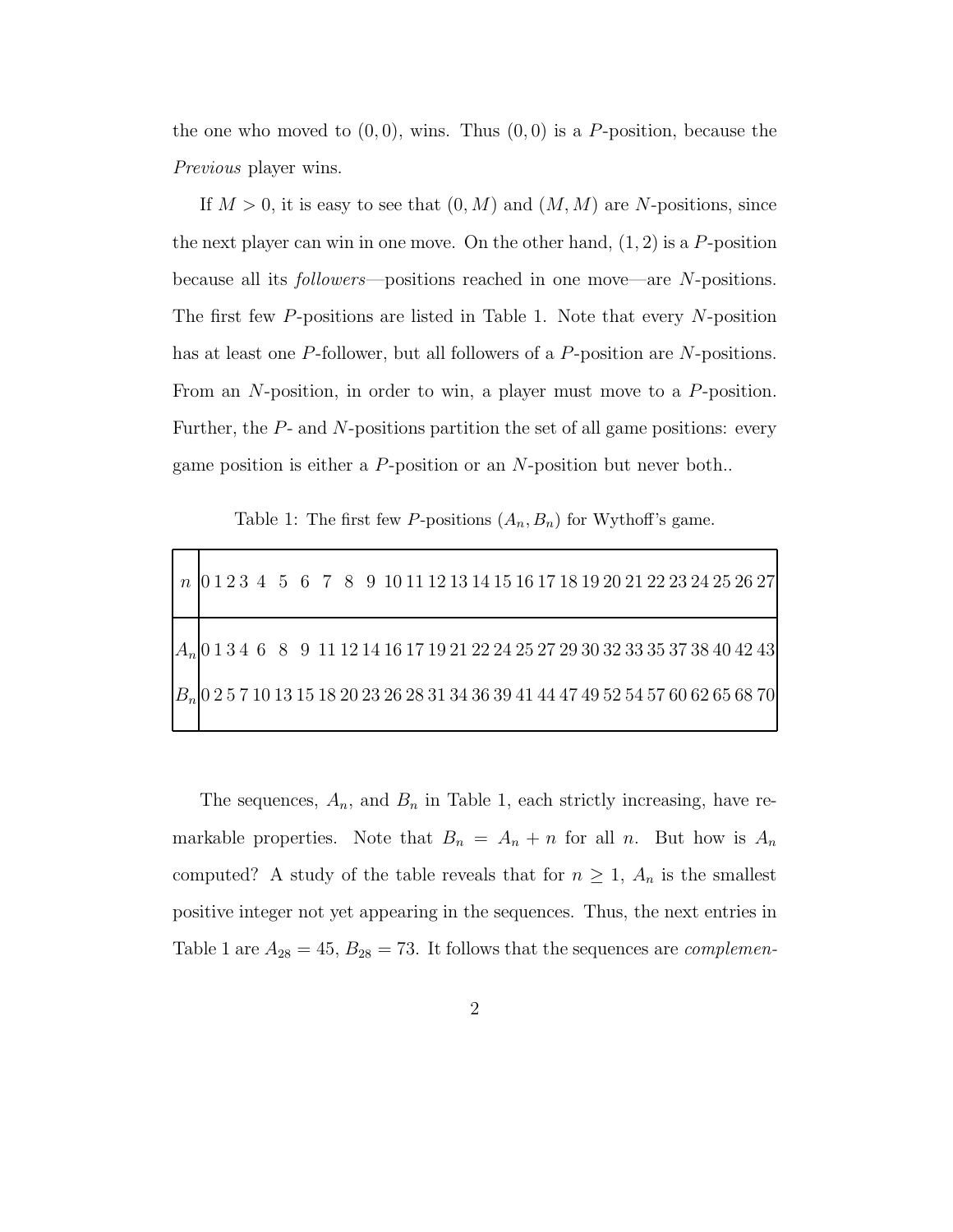tary: every positive integer appears precisely once in these two, recursively defined sequences.

Can a take-away game, such as WYTHOFF, be played on the rational numbers, rather than the integers? We present such a game here.

#### A rational take-away game

Given a rational number  $p/q$  in lowest terms, a *step* is defined by

$$
\frac{p}{q} \to \frac{p-q}{q},
$$

if  $p/q \geq 1$ , otherwise

$$
\frac{p}{q} \to \frac{p}{q-p}.
$$

The game RATWYT is played on a pair of reduced rational numbers  $(p_1/q_1,$  $p_2/q_2$ ). A move consists of either (i) doing any positive number of steps to precisely one of the rationals, or (ii) doing the same number of steps to both. The first player unable to play (because both numerators are 0) loses.

For example, from  $(3/5, 2/3)$ , suppose that Alice moves to  $(3/2, 2/3)$ . Then Bob can do three steps to both rationals:  $(3/2, 2/3) \rightarrow (1/2, 2/1) \rightarrow$  $(1/1, 1/1) \rightarrow (0/1, 0/1)$ , and thereby win. Could Alice have made a better initial move? Can Alice win? Suppose she does two steps to each of the initial rationals:  $(3/5, 2/3) \to (3/2, 2/1) \to (1/2, 1/1)$ . If Bob then moves to  $(1/1, 1/1)$ , Alice can move to  $(0/1, 0/1) = (0, 0)$ , winning. We leave it to the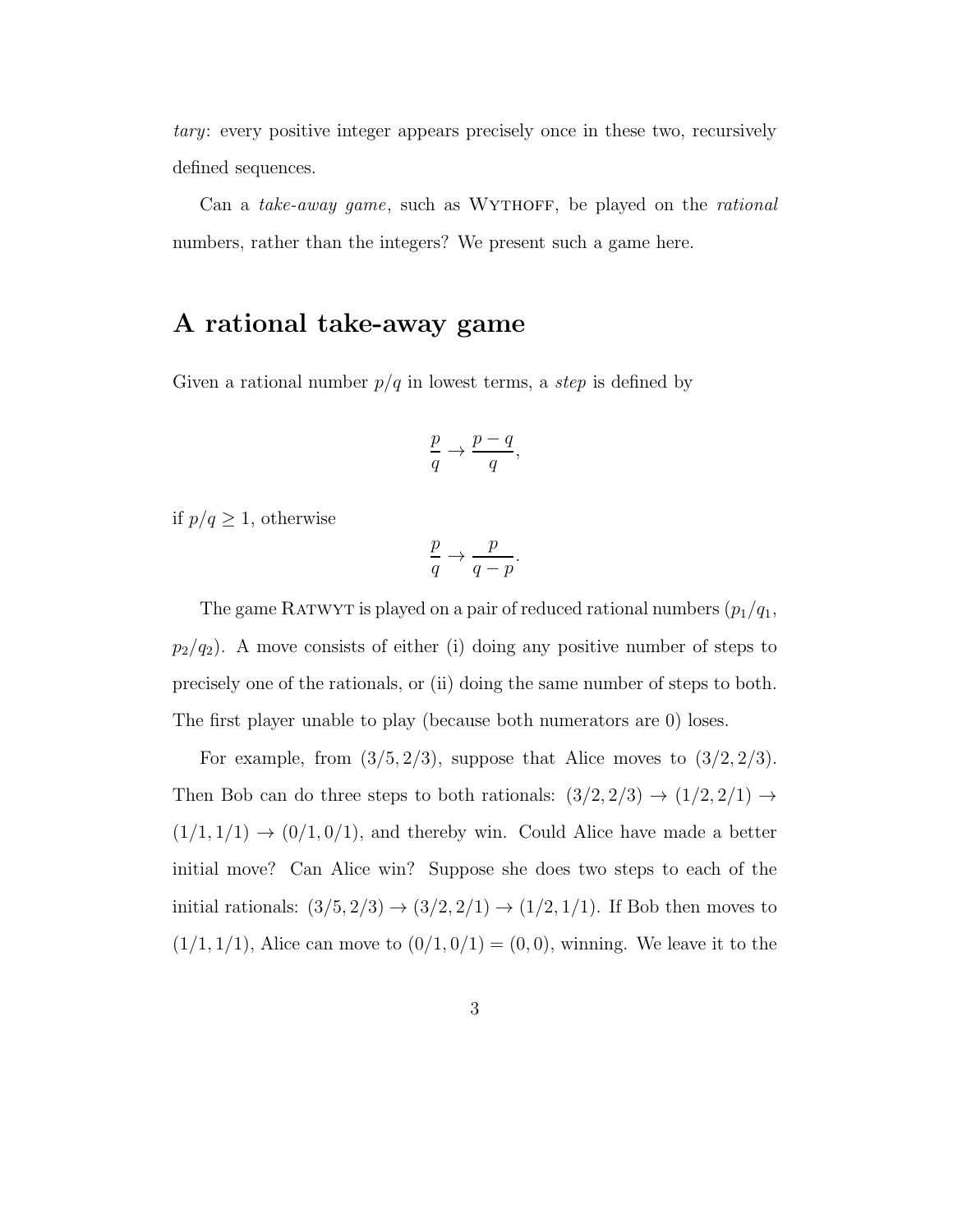reader to verify that in the three remaining possible moves for Bob, Alice can also win in one move. Thus  $(3/5, 2/3)$  is an N-position in RATWYT.

Is there a nice winning strategy for RATWYT? If so, what is it?

Continuing with our example, we expand 3/5 into a continued fraction:

$$
3/5 = 0 + \cfrac{1}{1 + \cfrac{1}{1 + \cfrac{1}{2}}}
$$

or  $3/5 = [0, 1, 1, 2]$ , to use the short notation for continued fractions. Similarly,  $2/3 = [0, 1, 2]$ .

The sum of the *partial quotients*:  $0 + 1 + 1 + 2 = 4$  is called the integer induced by the corresponding rational. We claim that playing RATWYT on  $(3/5, 2/3)$  is equivalent to playing WYTHOFF on their induced integers,  $(3, 4)!$ 

Supposing this established, then, because (3, 4) is not in Table 1, it is not a P-position, rather an N-position, in WYTHOFF. Hence  $(3/5, 2/3)$  is an Nposition in Ratwyt. So Alice can, in fact, win. Let us re-examine her initial move:  $(3/5, 2/3) \to (3/2, 2/3)$ . Now  $3/2 = [1, 2] \approx 3$  (where  $\approx$  denotes the inducing process), so  $(3/2, 2/3) \approx (3, 3)$ . Alas,  $(3, 3)$  is another N-position in WYTHOFF, so Alice missed her opportunity to move to a  $P$ -position! Had she made the two-step move  $(3/5, 2/3) \rightarrow (1/2, 1/1) = ([0, 2], [1]) \approx (1, 2),$ she could have won, since  $(1, 2)$  is a P-position in WYTHOFF.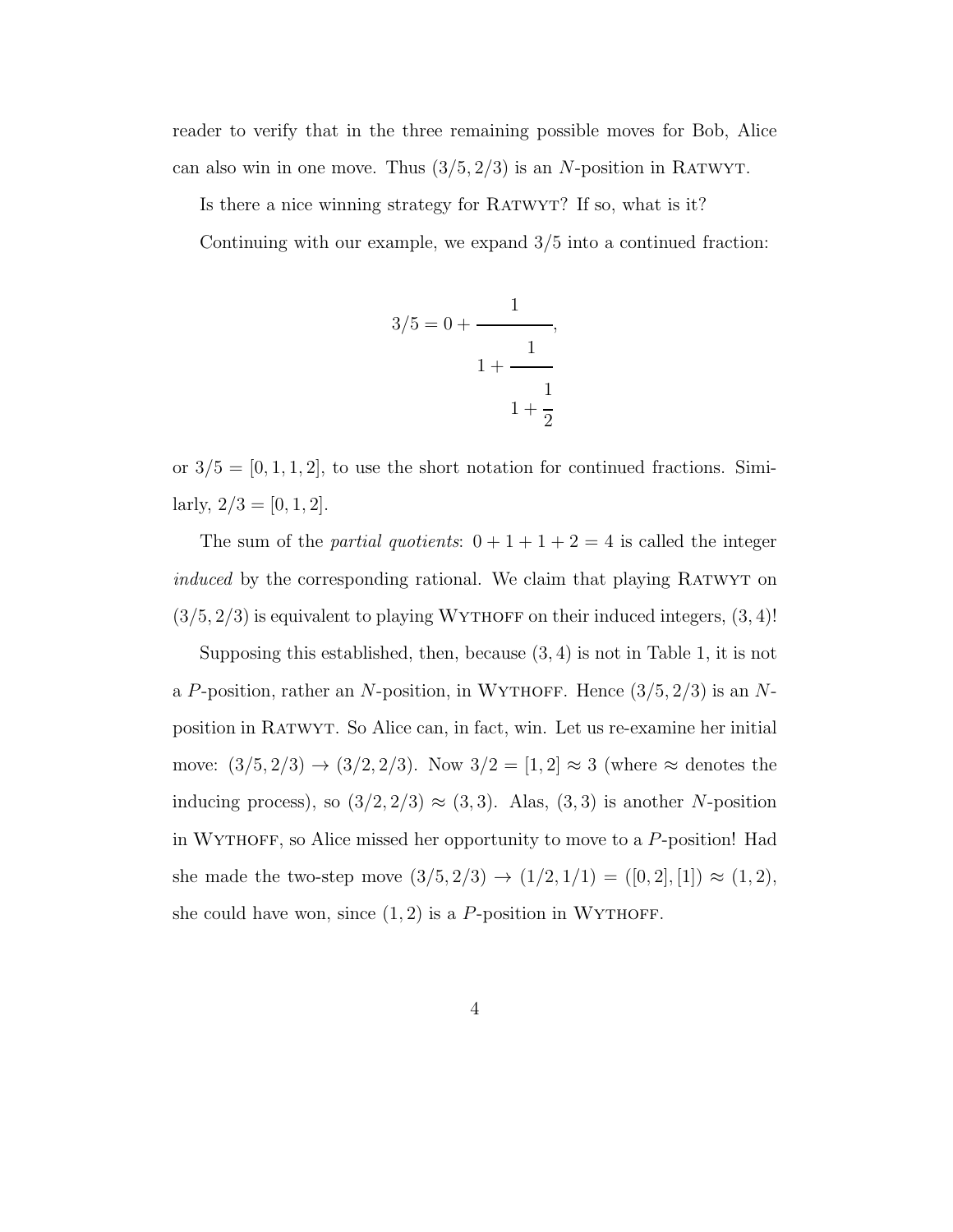

Figure 1: The first five levels of the CW-tree of reduced fractions.

## The CW-Tree

To substantiate our claim, that playing RATWYT on  $(p_1/q_1, p_2/q_2)$  is equivalent to playing WYTHOFF on their induced integers, we resort to a method of counting the rationals, described in the short, elegant and influential paper of Calkin and Wilf [4].

The Calkin Wilf tree, CW-tree for short, is a binary tree whose nodes are all the nonnegative rational numbers without repetition! The root is the fraction  $0/1$ . The rest of the tree is described inductively by the rule that each vertex  $i/j$  has at most two children: a right child  $(i+j)/j$ ; and, if  $i > 0$ , a left child  $i/(i + j)$ . The first five levels (levels 0 − 4) are drawn in Figure 1. Note that at each step in Ratwyt we move towards the root of the tree by one level, so we are guaranteed to eventually reach  $1/1$  on level 1, and then the root on level 0.

Here are some key properties of the CW-tree.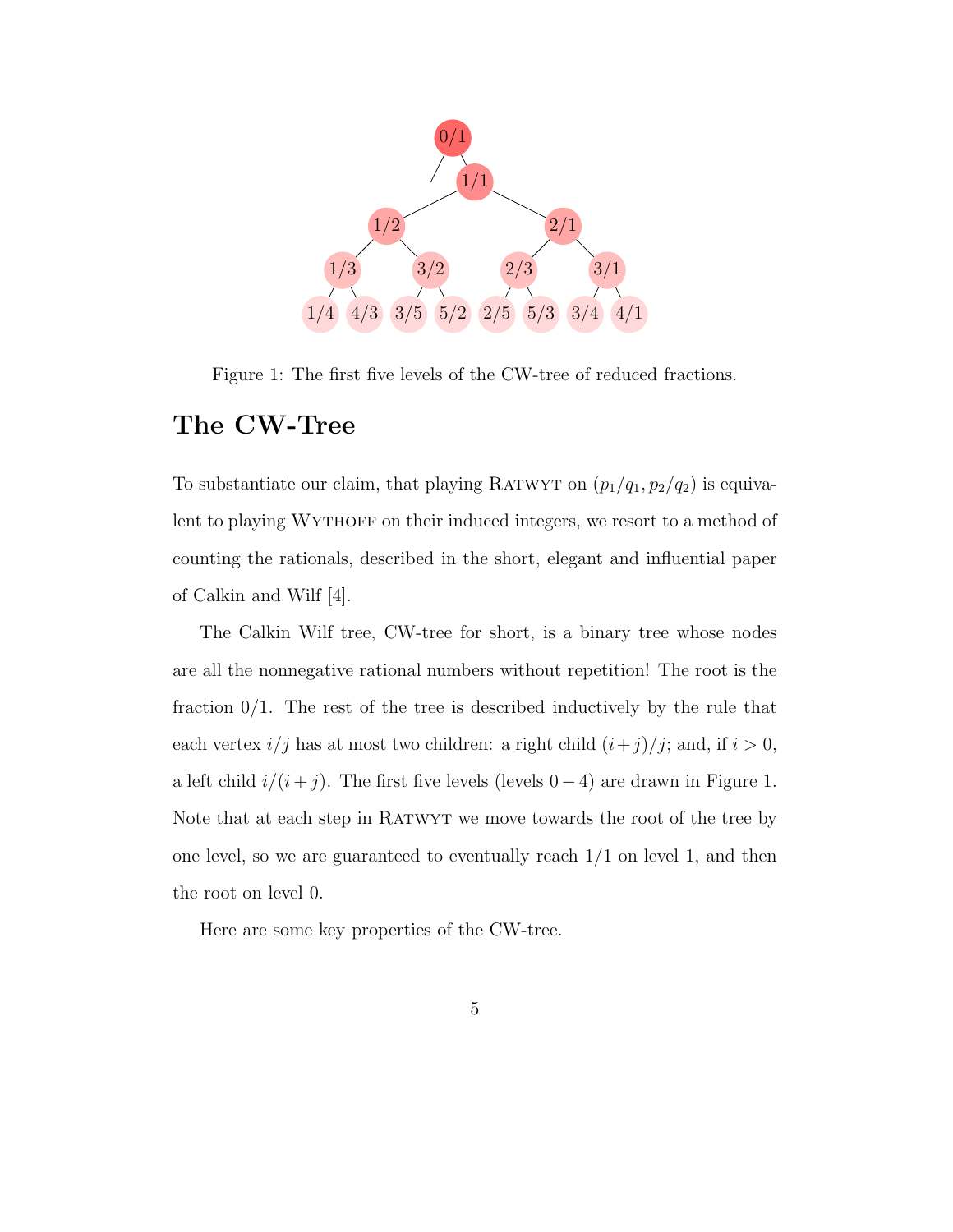

Figure 2: The first five levels of the CW-tree of continued fractions.

1. The numerator and denominator at each vertex are relatively prime: proved by induction on the level of the tree.

2. The induced integer of every rational on level  $k$  of the tree is  $k$ . Indeed, an element  $r$  has the right child  $r + 1$ . Incrementing by 1 means incrementing the first term of the continued fraction, hence incrementing the induced integer. The left child is  $1/(1 + 1/r)$ . Since taking the reciprocal of a continued fraction amounts to either prefixing or removing a leading 0, neither of which changes the induced integer [8], this also increments the induced integer by one. (See Figure 2.)

3. Every rational number  $p/q$  in reduced form occurs precisely once in the CW-tree, namely on level k, where k is the integer induced by  $p/q$ . There is a unique path from  $p/q$  to the root whose length is precisely  $k$ —the same as for every element on level k of the tree, in particular of the rational  $k/1 = k$ . Hence playing on the rational  $p/q$  is equivalent to playing on its induced integer  $k$ , as we set out to show.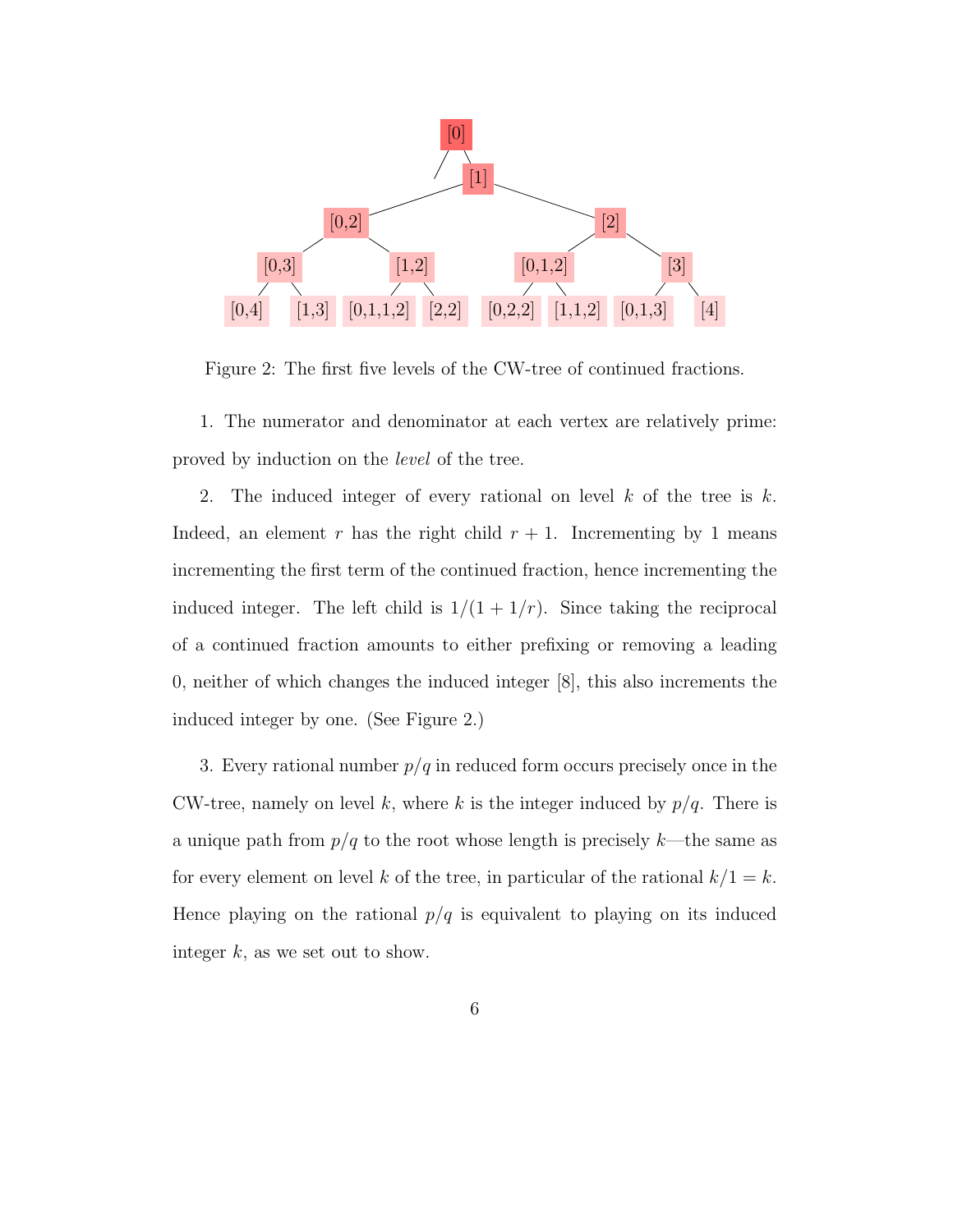#### More games

In [13], Wythoff also discovered that the sequences  $A_n$ ,  $B_n$  can be described explicitly:  $A_n = \lfloor n\tau \rfloor$ ,  $B_n = \lfloor n\tau^2 \rfloor$ , where  $\lfloor x \rfloor$  is the floor function; and  $\tau = (1 + \sqrt{5})/2$  is the golden ratio. This observation leads to a winning strategy for Wythoff that is polynomial time in the succinct input size  $log(xy)$ of any given game position  $(x, y)$ .

The preceding section explained how playing Ratwyt on the rationals is equivalent to playing on their induced integers. The same holds for any take-away game. Playing on the integers means restricting travel along the right edge of the CW-tree. Playing on the integer  $k$  is equivalent to playing on any of its  $2^{k-1}$  rational siblings on level k of the tree  $(k \ge 1)$ . Here are a few sample take-away games, played on reduced rationals. Keep in mind that the number of steps performed must always preserve non-negativity, and that the first player unable to move loses.

GAME I. Let t be a fixed positive integer. A position is a pair  $(p_1/q_1,$  $p_2/q_2$ ) of rationals. There are two types of moves: (i) do any positive number of steps on precisely one of the rationals, or (ii) do  $k > 0$  steps on one of the rationals and  $\ell > 0$  on the other, such that  $|k - \ell| < t$ .

This game, if played on the integers induced by  $p_1/q_1$ ,  $p_2/q_2$ , is a generalization of WYTHOFF (the case  $t = 1$  is WYTHOFF). The winning strategies given in [5] apply directly to every rational number with the same induced integers. P-positions of generalized WYTHOFF partition the integers, so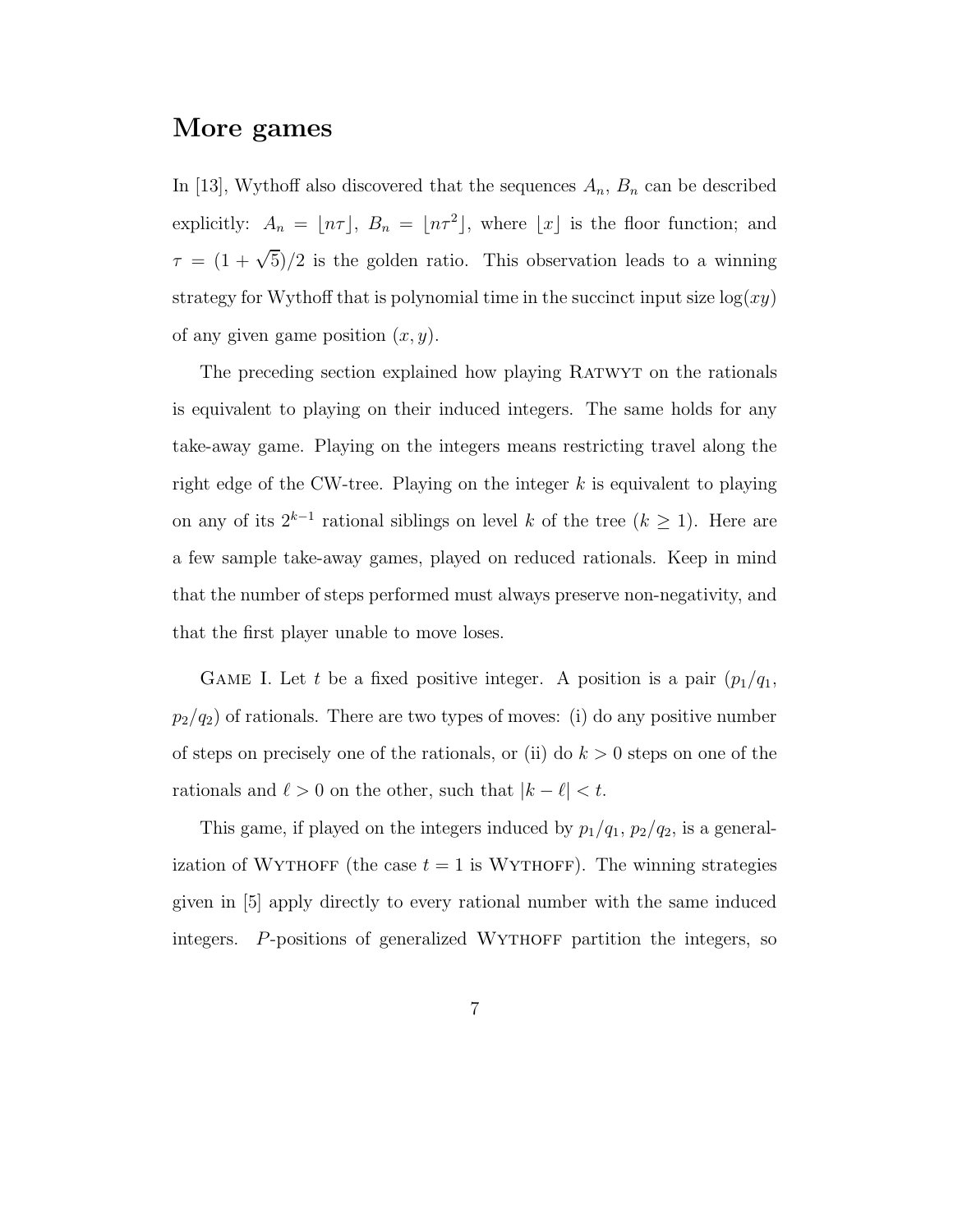Game I partitions the rationals. Are there any meaningful partitions of the rationals that transcend tree level?

GAME II. Let  $t$  be fixed positive integer. A position is a single rational,  $p/q$ . A move consists of performing up to t steps. The P-positions are all the rationals on nonnegative integer multiples of level  $(t + 1)$ .

GAME III. A position consists of m rationals  $(p_1/q_1, \ldots, p_m/q_m)$ . A move consists of selecting any one of the rationals and performing a positive number of steps. This game amounts to playing Nim on the integers induced by those rationals.

Though playing on the integer  $k$  is equivalent to playing on any of its  $2^{k-1}$  rational siblings on level k of the tree (k ≥ 1), there are games on the rationals with no obvious integer parallels. For example, one may restrict every move to a single tree direction: either move up right, or move up left, both for impartial (Wythoff-like) and partizan (chess-like) games.

Our game steps amount to single steps in the "slow Euclidean Algorithm". The game EUCLID corresponds to playing along the Euclidean Algorithm at a pace chosen by the player. There is a large bibliography on EUCLID including [3], [11], [6]. For related games, see [2], [10].

Like the CW-tree, the older Stern-Brocot tree [12], [1] also contains all the reduced rationals. The former has the advantage that the transition from any level to its neighbor is simple; the latter that it is a search tree. Both trees are intimately related to the famous Stern diatomic sequence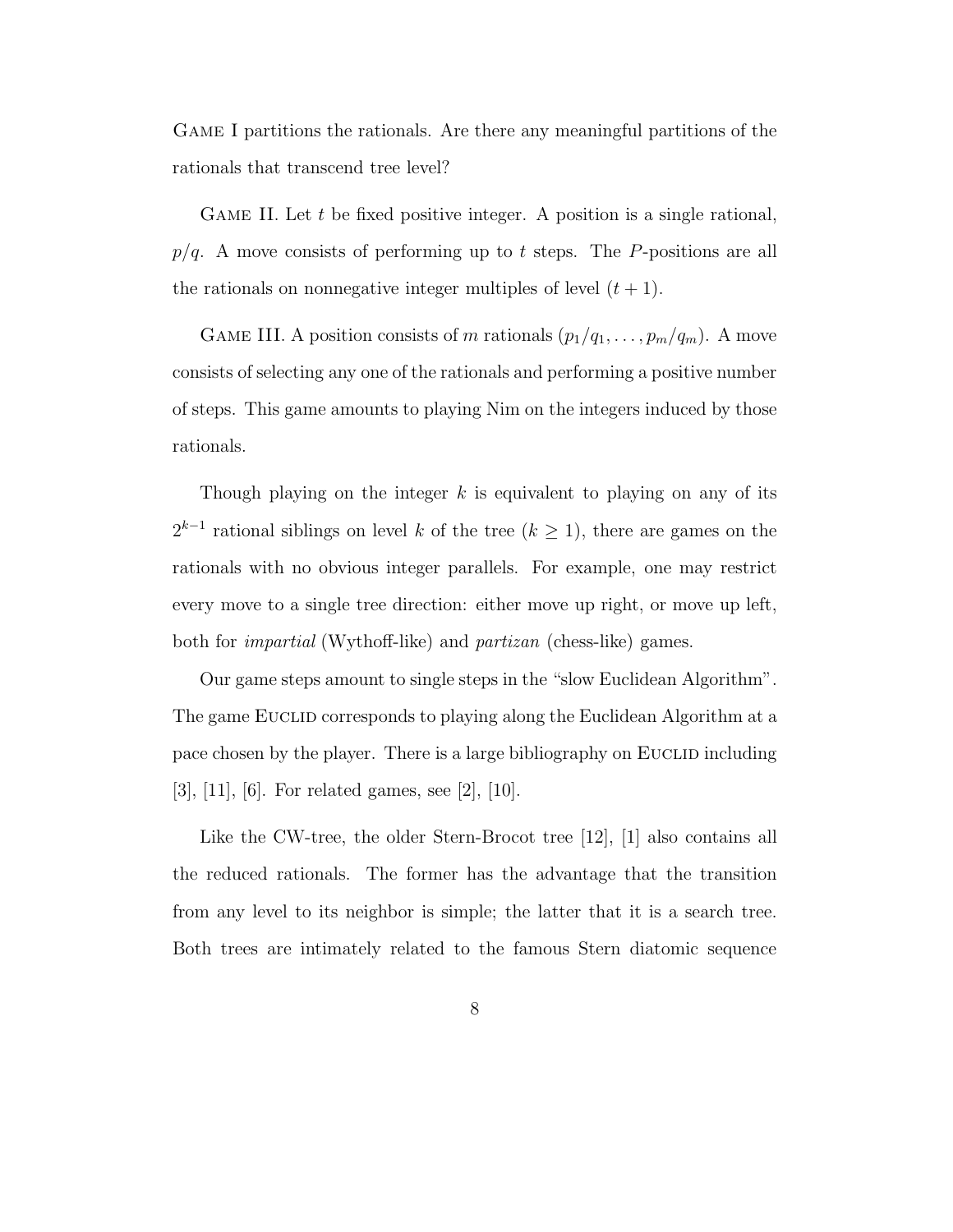http://oeis.org/A002487 . A construction of the rationals using recurrence relations is given in [9].

Final remark. In a different context, an anonymous referee recently asked whether there are any "bridges" between combinatorial game theory (CGT) and classical game theory. In the latter, of course, the notion of "rationality" plays a prominent role (in the form of the rational players). Now we see that rationality also plays a role in CGT..

## References

- [1] A. Brocot, Calcul des rouages par approximation, nouvelle mèthode, Revue Chronomètrique  $6$  (1860) 186–194.
- [2] G. Cairns and N. B. Ho, Min, a combinatorial game having a connection with prime numbers, Integers 10, G03, (2010) 765– 770.
- [3] G. Cairns, N. B. Ho and T. Lengyel, The Sprague-Grundy function of the real game Euclid, Discrete Math. 311 (2011) 457-462.
- [4] N. Calkin and H. S. Wilf, Recounting the rationals, *Amer. Math.* Monthly 107 (2000) 360-363.
- [5] A. S. Fraenkel, How to beat your Wythoff games' opponent on three fronts, *Amer. Math. Monthly* **89** (1982) 353-361.